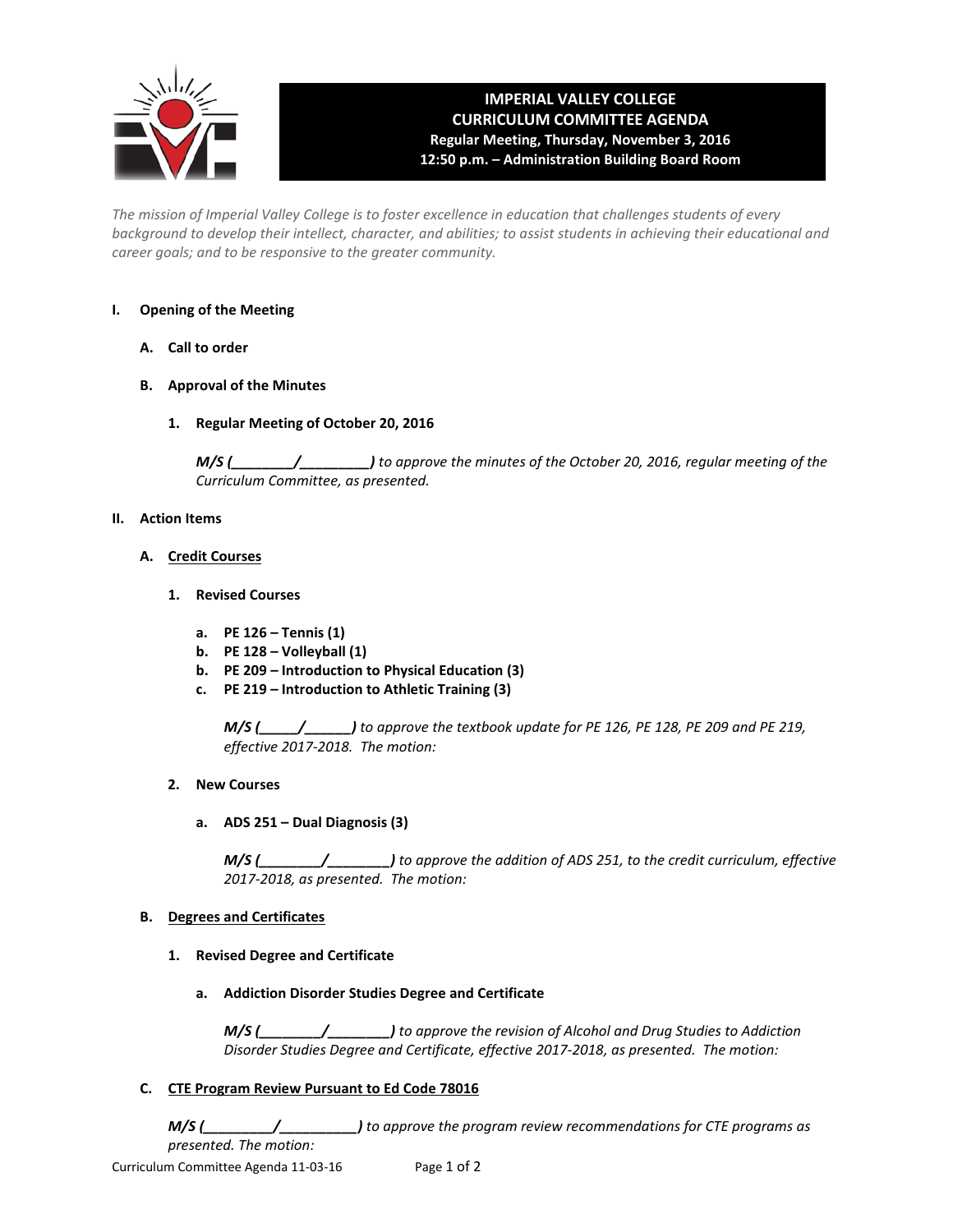**III. Discussion Items**

### **IV. Information Items**

- **1. Curriculum Regional Meeting – Dixie**
- **V. Other Items**
- **VI. Next Regular Meeting: November 17, 2016, 12:50pm in the Board Room**
- **VII. Adjournment**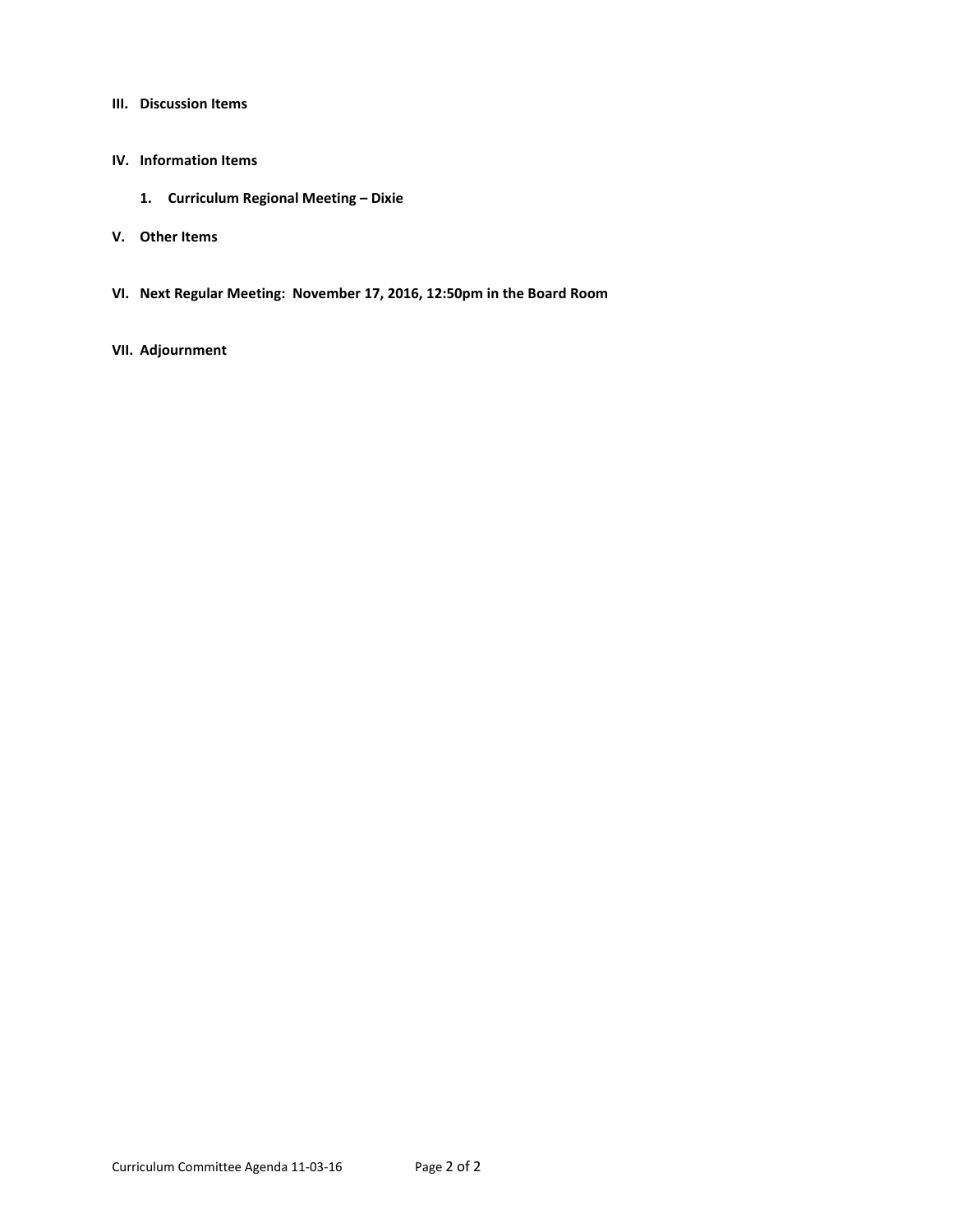

# **IMPERIAL VALLEY COLLEGE CURRICULUM COMMITTEE MINUTES (Unadopted) Regular Meeting, Thursday, October 20, 2016**

**12:50 p.m. –Board Room**

| Present:                        | □ Nicholas Akinkuoye | ⊠Craig Blek          | $\Box$ Tina Aguirre       | ⊠Andrew Robinson                                    |  |  |
|---------------------------------|----------------------|----------------------|---------------------------|-----------------------------------------------------|--|--|
|                                 | ⊠Michael Heumann     | ⊠Xochitl Tirado      | $\Box$ Daniel Gilison     | ⊠Carol Hegarty                                      |  |  |
| ⊠Allyn Leon<br>□Andres Martinez |                      | ⊠Jose Velasquez      | $\Box$ Norma Nava         | <b>ØTrinidad Argüelles</b><br><b>ØBeatriz Avila</b> |  |  |
|                                 |                      | ⊠Jose Ruiz           | ⊠Sydney Rice              |                                                     |  |  |
|                                 | ⊠ Kevin White        | $\Box$ Cathy Zazueta | ⊠ASG Representative       |                                                     |  |  |
| <b>Consultants:</b>             | <b>⊠Efrain Silva</b> | ⊠Becky Green         | <b>⊠Gloria Hoisington</b> | ⊠David Drury                                        |  |  |
|                                 | ⊠David Zielinski     | ⊠Norma Nunez         | □Kevin Howell             | $\Box$ Jill Kitzmiller                              |  |  |
| Ex-officio                      |                      |                      |                           |                                                     |  |  |
| <b>Visitors:</b>                |                      |                      |                           |                                                     |  |  |
| <b>Recorder:</b>                | Dixie Krimm          |                      |                           |                                                     |  |  |

## **I. Opening of the Meeting**

## **A. Call to order**

Craig Blek called the regular meeting of the Imperial Valley College Curriculum Committee to order at 12:59 pm on Thursday, October 20, 2016.

## **B. Approval of the Minutes**

# **1. Regular Meeting of October 6, 2016**

*M/S/C (Leon/Tirado) to approve the minutes of the October 6, 2016, regular meeting of the Curriculum Committee, as presented.* 

# **II. Action Items**

# **A. Credit Courses**

- **1. Deleted Courses**
	- **a. PE 105 – Public Safety Fitness (1)**
	- **b. PE 113 – Basketball – Women (1)**

*M/S (Leon/Robinson) to approve the deletion of PE 105 and PE 113, from the credit curriculum, effective 2017-2018. The motion carried.*

# **2. Revised Courses**

**a. BUS 240 – Computer Accounting (3)**

*M/S (Leon/Heumann) to approve the change to subject code, number, removal of recommended preparation and up update to textbook for BUS 240, effective 2017-2018. The motion carried.*

- **b. PE 103 – Physical Fitness – Women (1)**
- **c. PE 104 – Weight Training (1)**

*M/S (Leon/Robinson) to update class cap from 30 to 40 and textbook update for PE 103 and PE 104, effective 2017-2018. The motion carried.*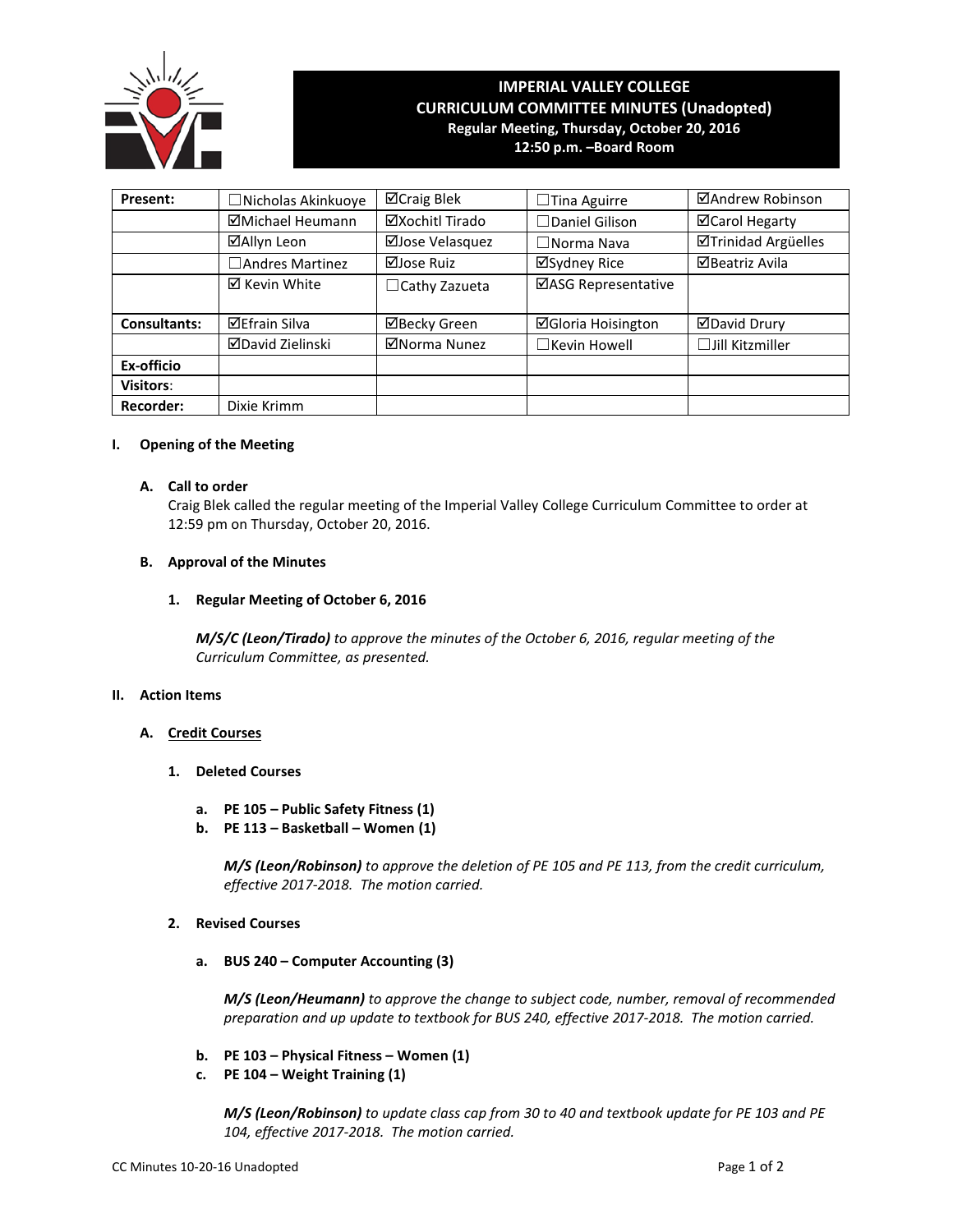This is also in response to FCMAT

**d. PE 112 – Basketball – Co-Ed (1)**

*M/S (Leon/Robinson) to update the title for PE 112, effective 2017-2018. The motion carried.*

- **e. PHYS 200 – General Physics I (4)**
- **f. PHYS 202 – General Physics II (4)**
- **g. PHYS 204 – General Physics III (4)**

*M/S (Leon/Heumann) to update texts for PHYS 200, PHYS 202, and PHYS 204, effective 2017- 2018. The motion carried.*

## **B. Distance Education Courses – Addendum Documentation**

- **a. CIS 160 – CISCO IT Essentials: Hardware and Software (4)**
- **b. CIS 162 – Cisco CCNA Discovery 1: Introduction to Networks (4)**
- **c. CIS 164 – Cisco CCNA Discovery 3: Scaling Networks (4)**
- **d. CIS 165 – Cisco CCNA Discovery 4: Connecting Networks (4)**

*M/S (Leon/Heumann) to approve the Distance Education Addendum for CIS 160, CIS 162, CIS 164, and CIS 165, effective 2016-2017, to provide greater access and allow the inclusion of all modalities of learning, as presented. The motion carried.*

#### **III. Discussion Items**

None.

### **IV. Information Items**

### **1. Curriculum Timelines**

Deadlines and timelines discussed. The December 1 curriculum deadline is intended to give the college time to approve proposals for submission to the Chancellor's Office. This deadline does not guarantee Chancellor's Office approval in time for catalog print but does provide for the best opportunity. CSU and UC approval take longer for approval. CSU can be assumed when submitting to the Chancellor's Office but UC cannot. It can take as long as a year to receive UC approval depending on the time of the submission. Students are being advised a year ahead.

CTE Program Review documents will be included on the November  $3<sup>rd</sup>$  curriculum agenda.

Master calendar idea discussed.

### **V. Other Items**

**VI. Next Regular Meeting: November 3, 2016, 12:50pm in the Board Room**

### **VII. The meeting adjourned at 1:30 p.m.**

In accordance with the Ralph M. Brown Act and SB 751, minutes of the IVC Curriculum Committee record the votes of all committee members as follows: (1) Members recorded as absent are presumed not to have voted; (2) the names of members voting in the minority or abstaining are recorded; (3) all other members are presumed to have voted in the majority.